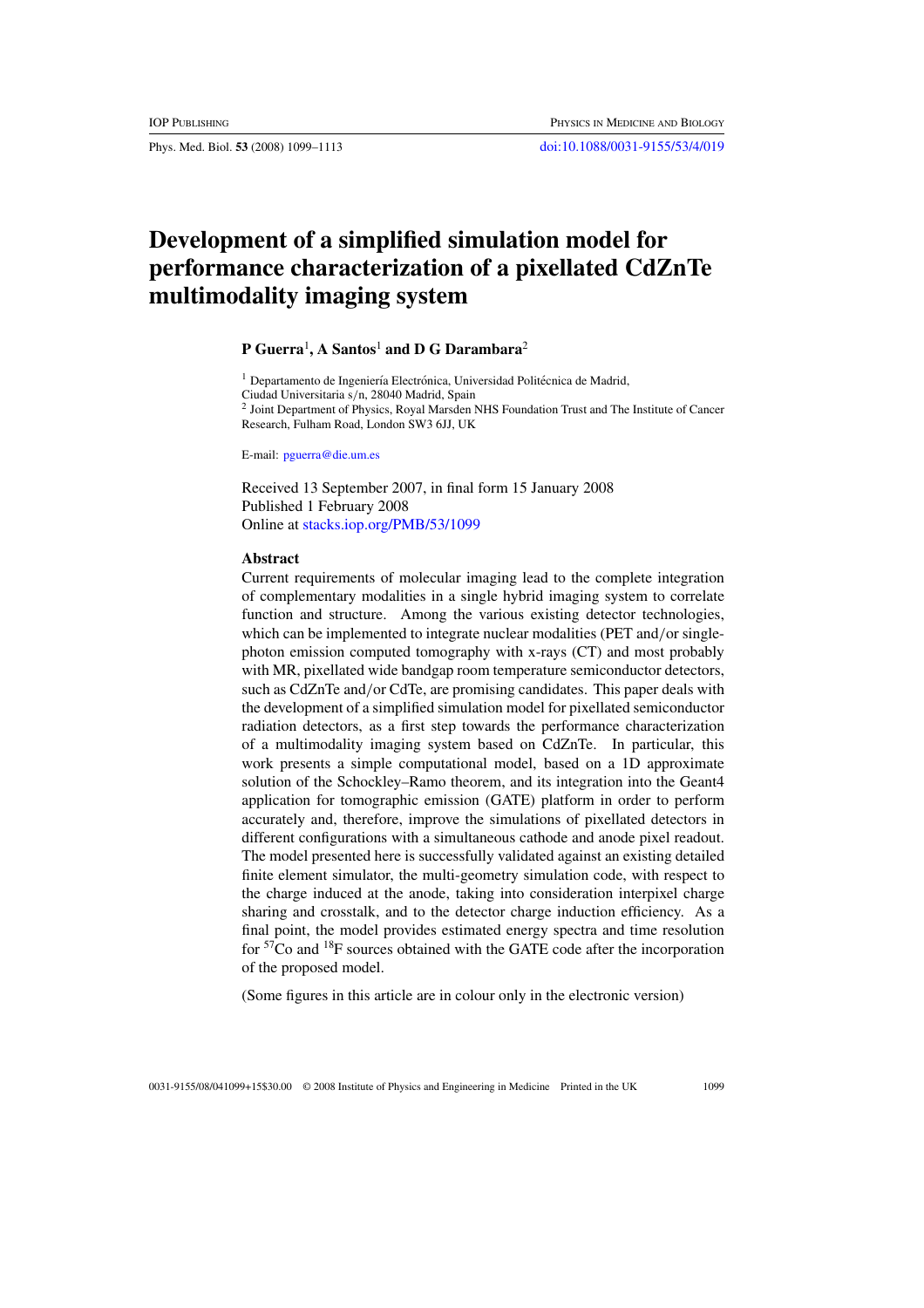## **1. Introduction**

In general, the field of non-invasive multimodality imaging involves the incorporation of two or more medical imaging modalities, usually within the setting of a single examination, to answer the question of interest. For example, the use of dual- or triple-labelled optical or nuclear medicine 'reporter' agents, the performance of ultrasound or optical studies within the MR and the combination of single-photon emission computed tomography (SPECT) with x-ray computed tomography (CT) (Moseley and Donnan [2004](#page-14-0), Cherry [2006](#page-13-0)) are some of the imaging modalities. The goal of any multimodal imaging approach is to provide information on the exact localization, the extent and metabolic activity of the target tissue and its function or interaction and any functional changes within the surrounding tissues. These requirements lead towards hybrid systems where imaging modalities are truly integrated into a single device, using simultaneous rather than sequential scanning, and therefore the resulting multidimensional images are time and space accurately aligned by their formation.

Among the various detector technologies currently available for integrating multiple imaging modalities, such as nuclear modalities (PET and*/*or SPECT) with x-rays (CT) and*/*or MR (Wagenaar *et al* [2007](#page-14-0)), in a single hybrid system, pixellated wide bandgap room temperature semiconductor detectors, such as CdZnTe and*/*or CdTe, are promising candidates due to their high inherent spatial resolution and high energy resolution within a wide range of energies that allows better scatter rejection and multi-isotope acquisition (Darambara [2006\)](#page-13-0). Moreover the interest on semiconductor materials for gamma-ray imaging has been steadily increased in the last decade, supported by recent significant advances in crystal growth and electrode geometries (Szeles and Eissler [1998,](#page-14-0) Funaki *et al* [1999](#page-13-0), Szeles [2004](#page-14-0), Seifert *et al* [2005\)](#page-14-0).

Hitherto a few authors (Visvikis *et al* [2005](#page-14-0), Habte *et al* [2007](#page-13-0)) have studied the full potential of a CdZnTe-based PET scanner, with results that can be questioned due to an incomplete modelling of the material in the simulation code implemented. In particular, the strong dependence of induced signals on the pixel-to-thickness ratio, the electrical field and the depth of interaction requires special consideration, or otherwise simulation results can lead to an over- or under-estimation of system sensitivity.

Such performance analyses are based on simulation tools that include detailed models of the underlying physics and scanner characteristics. Among these tools, the Geant4 application for tomographic emission (GATE) (Jan *et al* [2004\)](#page-13-0) has recently become very popular due to its flexibility in modelling various existing scanners (Jan *et al* [2005](#page-13-0), [2004](#page-13-0), Lamare *et al* [2004,](#page-13-0) Schmidtlein *et al* [2004,](#page-14-0) [2006\)](#page-14-0) and the accuracy of its simulations in predicting experimental measurements. Nevertheless, existing GATE models focus mostly on scintillatorbased detectors, and the accurate modelling of the CdZnTe properties and characteristics is rather limited.

A number of publications (Hamel and Paquet [1996,](#page-13-0) Gliere ` *et al* [2000](#page-13-0), Heanue *et al* [1997](#page-13-0), Mathy *et al* [2004\)](#page-13-0) have in the past dealt with the modelling of charge transport in semiconductor detectors. Early works assumed a uniform electric field, while later works tended to consider more complicated electric field profiles, where numerical techniques become inevitable. For example, the 3D model presented by Mathy *et al* [\(2004](#page-13-0)) involves finite element transient computation of the adjoint transport equation, a Monte Carlo simulation of the photon transport and signal processing carried out by the electronics, including an accurate noise model (Picone *et al* [2003\)](#page-14-0).

The aim of this work is to present a simple computational model of pixellated CdZnTe detectors and to integrate it into the GATE code in order to improve simulations of pixellated detectors in different configurations with simultaneous cathode and anode pixel readout. This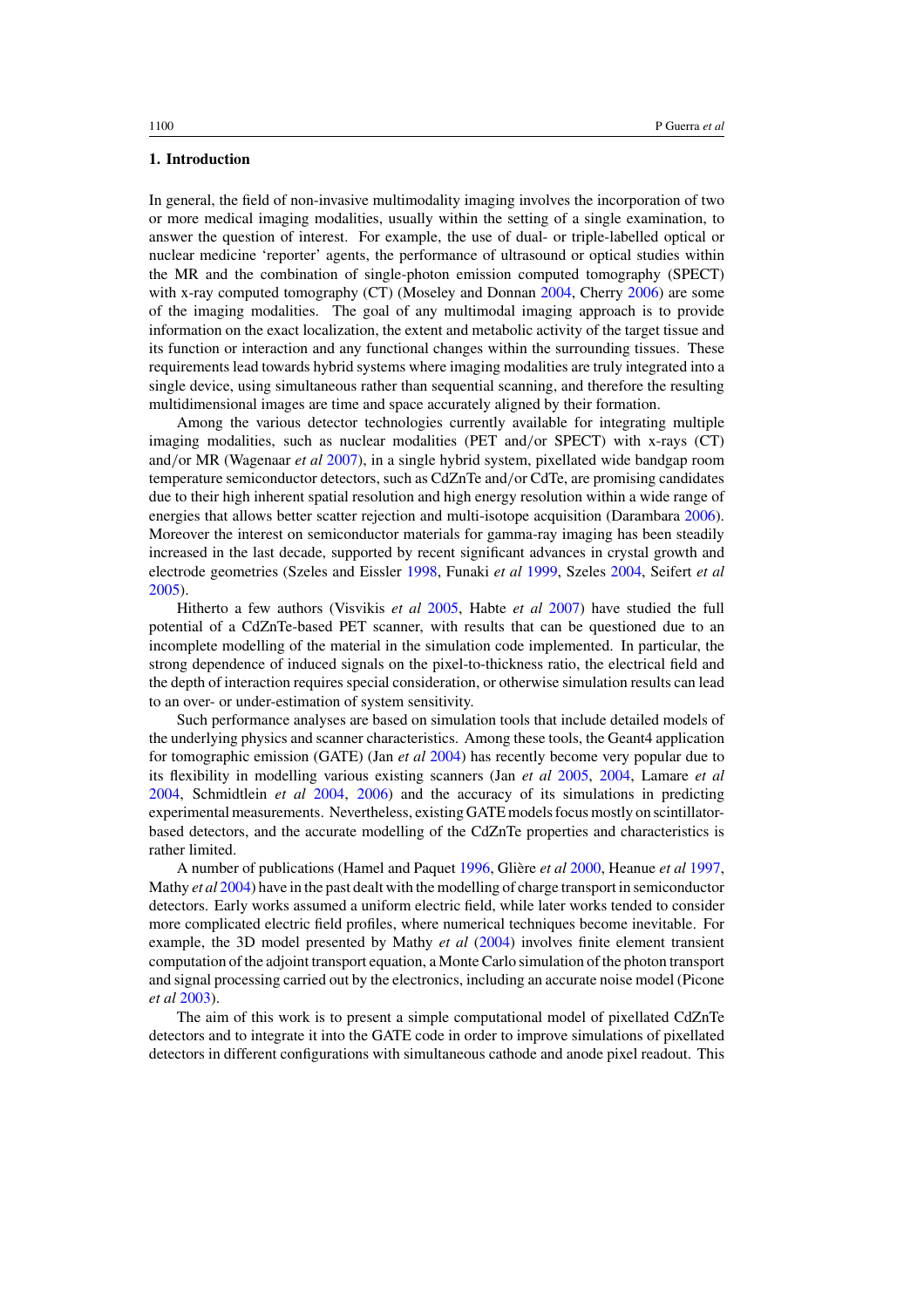<span id="page-2-0"></span>

**Figure 1.** Basic diagram of a pixellated CdZnTe detector with biasing voltage *V* and thickness *d*. The waveforms of the signals expected at the anode and cathode are shown on the right.

model, based on a 1D approximate solution of the Schockley–Ramo theorem, will be compared with detailed finite element simulations of the electron–hole movements within the material. After that, GATE simulation plots will be provided for a 5 mm thick CdZnTe detector. Finally, the benefits of the proposed approach will be discussed.

## **2. Material and methods**

### *2.1. Detector model*

The proposed multimodality scanner consists of several detector modules, each one comprising one or more CdZnTe slabs. The interaction of a gamma ray with the semiconductor material causes the excited electrons to jump to higher energy bands, creating an excess of mobile charge carriers; under the presence of an electric field both electrons and holes drift towards the anode and the cathode electrodes respectively, inducing a voltage signal that provides information about the deposited energy and the position of interaction, as shown in figure 1. These charge carriers also undergo diffusion and recombination as well as trapping and detrapping to defect states. Trapping and detrapping are by far the most detrimental effects on the energy resolution of wide bandgap semiconductor detectors (Hamel and Paquet [1996](#page-13-0)).

Unlike a scintillator crystal, in a semiconductor detector there is a significant dependence of the induced charge on the interaction point within the slab. Single polarity charge sensing through a coplanar grid anode has been widely applied to overcome the poor hole transport; however, cathode sensing is usually required to resolve the depth of interaction and the timing of the event. In such a detector configuration, the induced signal on the anode is almost independent of the depth of interaction while the cathode signal varies approximately linearly with the distance to the cathode. These and other effects are very well explained by the Schockley–Ramo theorem (Ramo [1939](#page-14-0)).

The standard model for charge collection in semiconductors is based on the continuity equation for an excess charge carrier's densities. The charge induced at a selected electrode *k* by the drift of the electron density  $n(\mathbf{x}, \mathbf{t})$ , during the time interval  $t'$ , is calculated using Ramo's theorem as (Mathy *et al* [2004](#page-13-0))

$$
\Delta Q_k = \int_0^{t'} dt \int_{\Omega} n(\mathbf{x}, t) \cdot \mu_e \cdot \nabla \psi(\mathbf{x}) \cdot \nabla \varphi_k(\mathbf{x}) d\Omega,
$$
\n(1)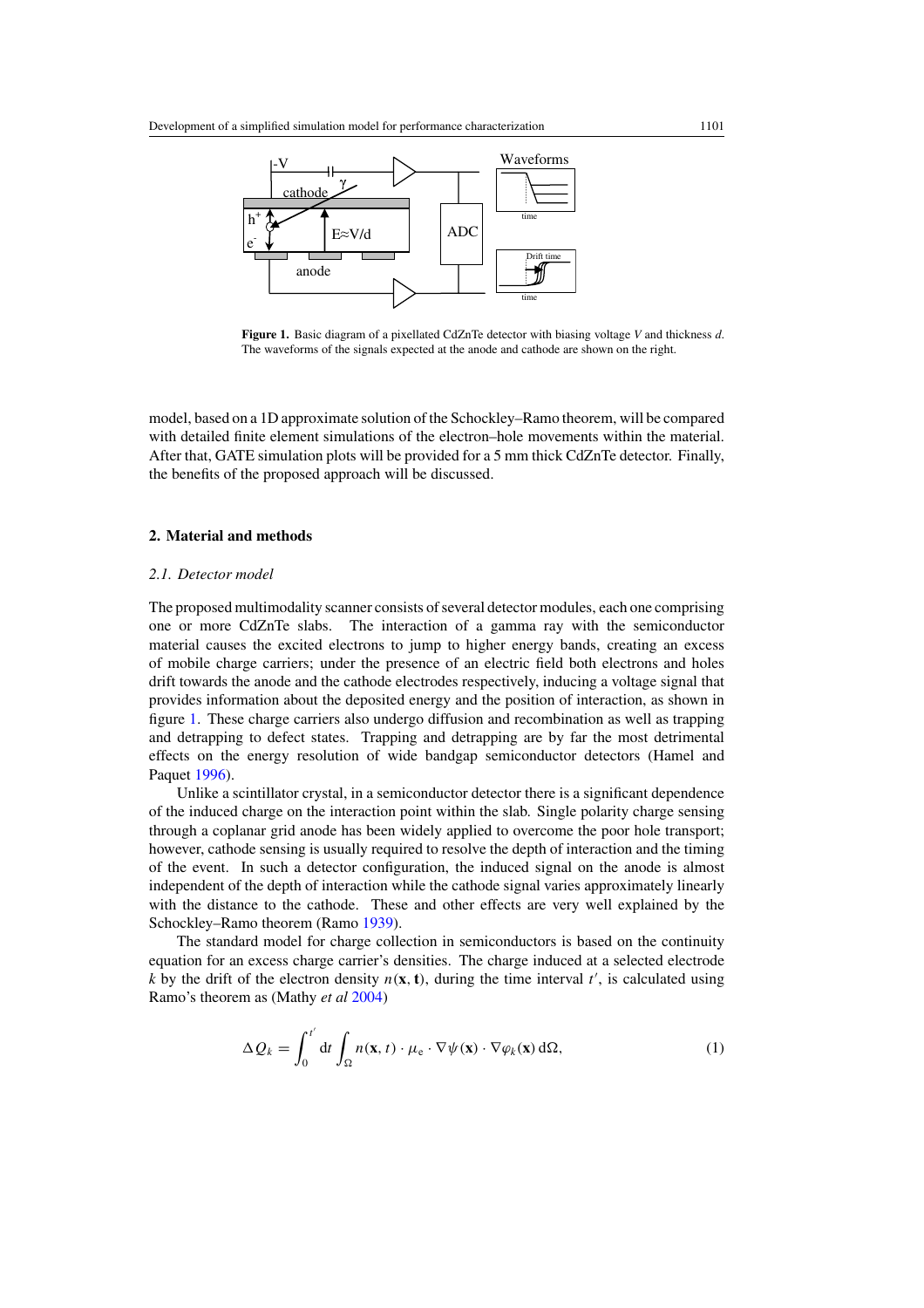

**Figure 2.** FEM simulation for the computation of  $\phi_0$  with a 32 mm thick CdZnTe slab on the left and weighting function along the line between the anode A and the cathode C on the right.

where  $\psi(\mathbf{x})$  is the operating potential,  $\varphi(\mathbf{x})$  is the weighting potential and  $\mu_e$  is the electron mobility. In order to be able to incorporate Ramo's theorem into the GATE code at a reasonable computational cost, several simplifications are required.

*2.1.1. Simple model.* A feasible solution can be attained by assuming a 1D version of Ramo's theorem (He [2001](#page-13-0)) and combining it with charge loss by trapping or recombination; trapping is the most dominant process in CdZnTe. In this case, the charge  $\Delta Q_k$  induced at anode k by a gamma-ray deposition at  $x_0$  that creates  $N_0$  electrons with mobility  $\mu_e$  and lifetime  $\tau_e$ travelling along the path *L* towards the anode is approximately calculated by

$$
\Delta Q_k = q \cdot N_0 \cdot \int_L e^{-(x-x_0)/\lambda_e} \cdot \varphi'_k(x) \cdot dx
$$
  

$$
\lambda_e = (\mu_e \cdot \tau_e) \cdot E = (\mu_e \cdot \tau_e) \cdot V/d,
$$
 (2)

where  $q$  is the electron charge,  $V$  is the biasing voltage,  $d$  is the detector thickness and  $E$  is the electric field, which is assumed to be uniform.

The value of the weighting potential  $\varphi_k$  is mainly a function of the material properties and the detector geometry, and can be computed in detail using the finite element method (FEM), as shown in figure 2. As an example, if a semiconductor detector consists of two parallel readout plates, one at the anode and the other at the cathode, the weighting potential can be approximated by  $\varphi_k(x) = x/d$  and the Hetch equation for the electrons can be derived from equation [\(1\)](#page-2-0):

$$
\Delta Q_k = N_0 \cdot \frac{\lambda_e \cdot q}{d} \cdot \left(1 - \exp\left(-\frac{d - x_0}{\lambda_e}\right)\right). \tag{3}
$$

In order to efficiently compute the induced charge  $\Delta Q_k$  for a given energy deposition  $N_0q$ at a location  $x_0$ , an analytical form of equation [\(1\)](#page-2-0) is favoured. Although analytical solutions of the charge transport in a semiconductor detector (Barrett *et al* [1995](#page-13-0), Hamel and Paquet [1996\)](#page-13-0) usually calculate the weighting function  $\varphi_k(x)$  as an infinite sum of terms, they are still time consuming and computationally costly, and therefore further simplification is required. The simplest approximation is to assume that the weighting function has an exponential decay  $\tau_a$  while the boundary conditions at the anode and the cathode are satisfied, as is shown in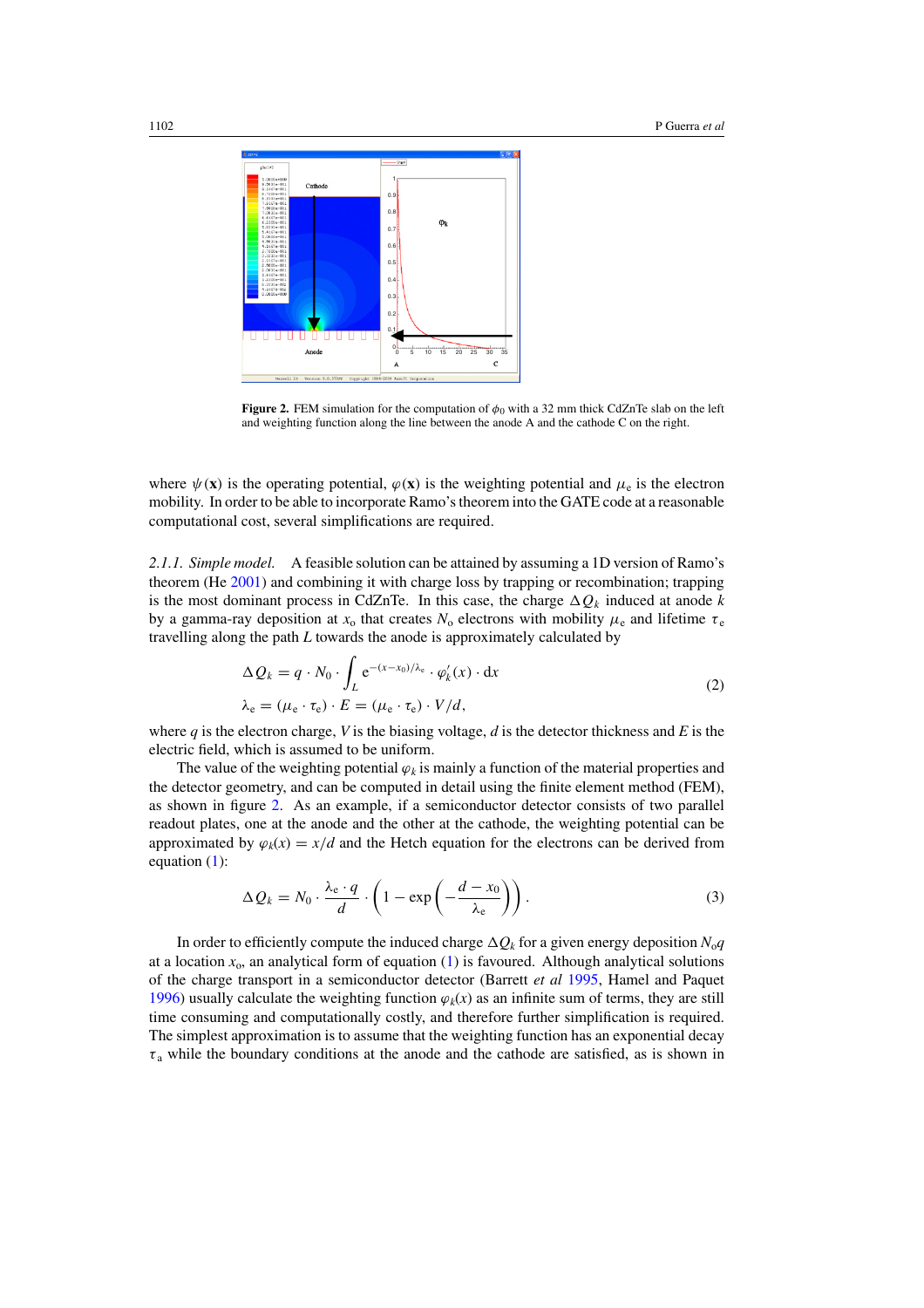<span id="page-4-0"></span>equation (4). The decay constant  $\tau_a$  incorporates geometric dependences and is derived as the value that provides the best fit between the simplified equation and the actual 3D model (Castoldi *et al* [1996\)](#page-13-0):

$$
\varphi_k(x) \approx \frac{e^{-d/\tau_a}}{1 - e^{-d/\tau_a}} \cdot (e^{x/\tau_a} - 1)
$$
  
\n
$$
\varphi'_k(x) \approx \frac{e^{-d/\tau_a}}{1 - e^{-d/\tau_a}} \cdot \frac{1}{\tau_a} \cdot e^{x/\tau_a}
$$
  
\n
$$
\varphi_k(0) = 0 \qquad \varphi(d) = 1.
$$
\n(4)

Assuming this approximation, it is shown that the induced charge  $\Delta Q_k$  at the anode is given by the following expression:

$$
\Delta Q_k = \frac{\lambda_e^* \cdot N_0 \cdot q}{\tau_a} \cdot \frac{\exp\left(\frac{x_0 - d}{\lambda_e}\right)}{1 - \exp\left(-\frac{d}{\tau_a}\right)} \cdot \left(1 - \exp\left(\frac{x_0 - d}{\lambda_e^*}\right)\right)
$$
  

$$
\lambda_e^* = \frac{\lambda_e \cdot \tau_a}{\lambda_e - \tau_a}.
$$
 (5)

The detector charge induction efficiency (CIE) is computed as the ratio of the readout energy to the deposited energy, and it is a function of depth *x*, material thickness *d*, material properties  $\lambda_e$  and indirectly of the geometry through  $\tau_a$ :

$$
\text{CIE} = \frac{\lambda_e^*}{\tau_a} \cdot \frac{\exp\left(\frac{x_0 - d}{\lambda_e}\right)}{1 - \exp\left(-\frac{d}{\tau_a}\right)} \cdot \left(1 - \exp\left(\frac{x_0 - d}{\lambda_e^*}\right)\right). \tag{6}
$$

*2.1.2. Charge sharing model.* The simplified model shown in equation (5) is extended to take into account interpixel charge sharing and crosstalk. In order to estimate the shared charge, we will assume that the energy deposition at  $x_0$  generates an electron cloud of a finite size which, as a first approximation and for the benefit of the computational efficiency, is modelled as a cube of side *D*, although other models, such as a sphere, could be also considered. The simulation model implemented computes the proportion of the cube that is confined within each pixel and creates a new GATE pulse at each of the detector pixels involved. Charge sharing will be mostly observed in areas near the edges, where a fraction of this charge will belong to one pixel and another fraction to a neighbouring pixel, as is shown in figure [3.](#page-5-0)

*2.1.3. Crosstalk model.* Crosstalk refers to charge induction at anode *j* caused by charges that are collected by anode *i*, as is shown in figure [4.](#page-5-0) According to Ramo's theorem, crosstalk is explained by a weighting function whose volume of sensitivity extends beyond the limits of the pixel volume, a situation that is shown in figure [4,](#page-5-0) and can be approximated as

$$
\Delta Q_j = -N_0 \cdot q \cdot \varphi_j(r_j). \tag{7}
$$

According to equation (7), the explicit value of the weighting potential is required, which in the model implemented here is estimated based on a 3D analytical solution of the Laplace equation as described in Castoldi *et al* [\(1996](#page-13-0)). This solution assumes that the 3D volume is contained between two infinite parallel planes representing the surfaces of the detector, and the equations provided satisfy the original Dirichlet conditions of the two planes. Under the assumptions considered, the exact solution of the Laplace equation can be expressed as a series of elementary functions *ϕ*<sup>0</sup> due to the reflected dipole layers equally spaced at 2*kd*:

$$
\varphi_j(r_j) = \sum_{k=-\infty}^{k=\infty} \varphi_0(x, y, z - 2kd).
$$
\n(8)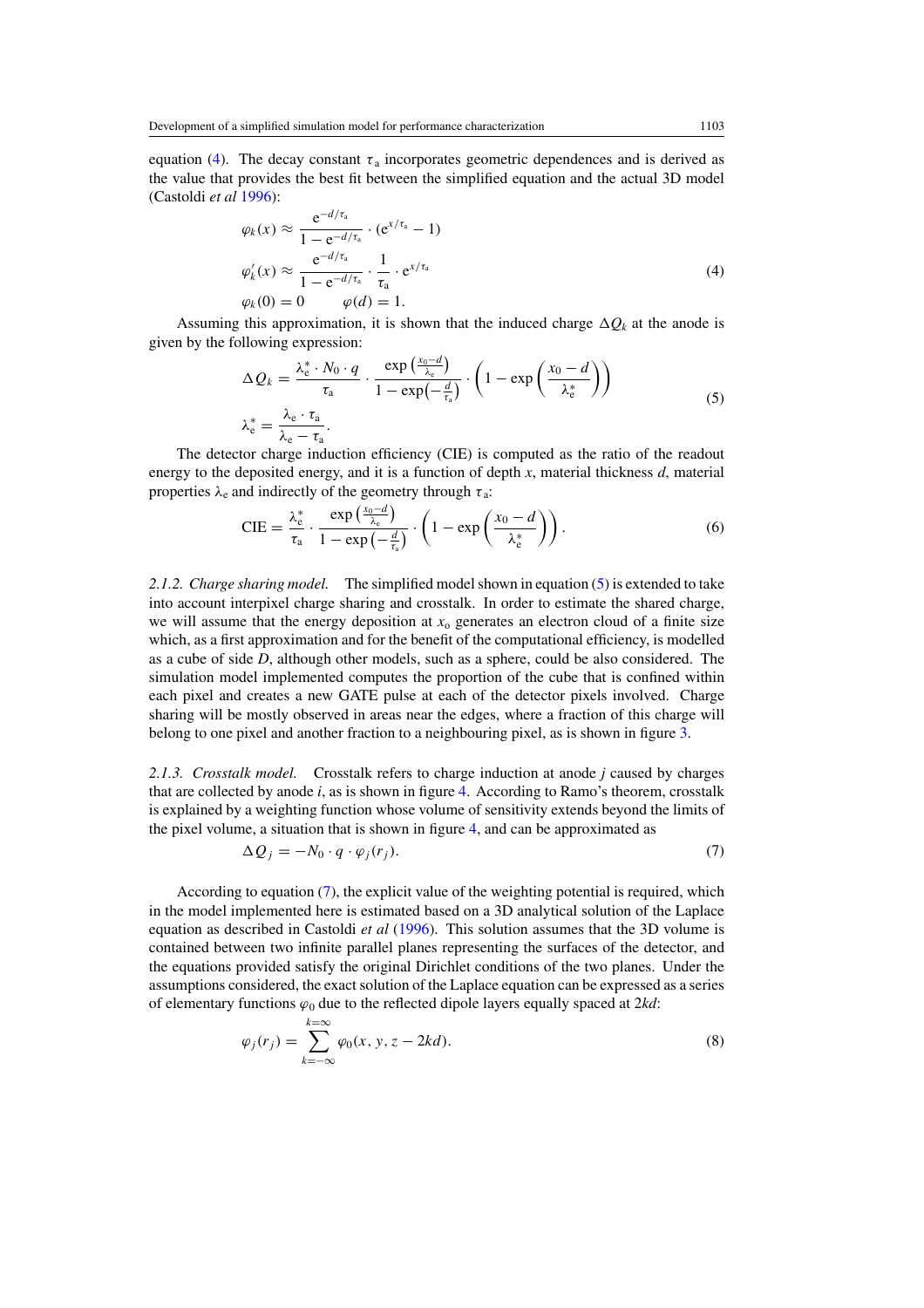<span id="page-5-0"></span>

Figure 3. Charge sharing diagram. A cloud of electrons is generated, which may drift to different pixels.



**Figure 4.** Crosstalk diagram. The pixel weighting potential extends beyond the pixel limits inducing crosstalk.

In the particular case where the pad is considered as rectangular, the solution reduces to

$$
\varphi_0(x, y, z) = \frac{1}{2\pi} \cdot \begin{pmatrix} \arctan \frac{(a-\xi)(b-\eta)}{z\sqrt{(a-\xi)^2+(b-\eta)^2+z^2}} + \arctan \frac{(a-\xi)\eta}{z\sqrt{(a-\xi)^2+\eta^2+z^2}} + \cdots \\ \arctan \frac{\xi(b-\eta)}{z\sqrt{\xi^2+(b-\eta)^2+z^2}} + \arctan \frac{\xi\eta}{z\sqrt{\xi^2+\eta^2+z^2}} \end{pmatrix}
$$
\n
$$
\xi = \frac{(x-x_1)(x_2-x_1) + (y-y_1)(y_2-y_1)}{a}
$$
\n
$$
\eta = \frac{-(x-x_1)(y_2-y_1) + (y-y_1)(x_2-x_1)}{b},
$$
\n(9)

where *a* and *b* are the readout pad's length and width respectively,  $(x_1, y_1)$   $(x_2, y_2)$   $(x_3, y_3)$   $(x_4, y_4)$ *y*<sub>4</sub>) are the *j* pad's corner coordinates and  $(x, y, z)$  is the interaction point  $x_0$  with respect to the anode *j*.

*2.1.4. Timing model.* Finally, in PET imaging an accurate timing of the event is required. However, the long charge collection time of charge carriers within the semiconductor material limits to some degree the excellent spectroscopic characteristics of the pixellated CdZnTe detectors resulting in their poor performance with respect to timing resolution. The model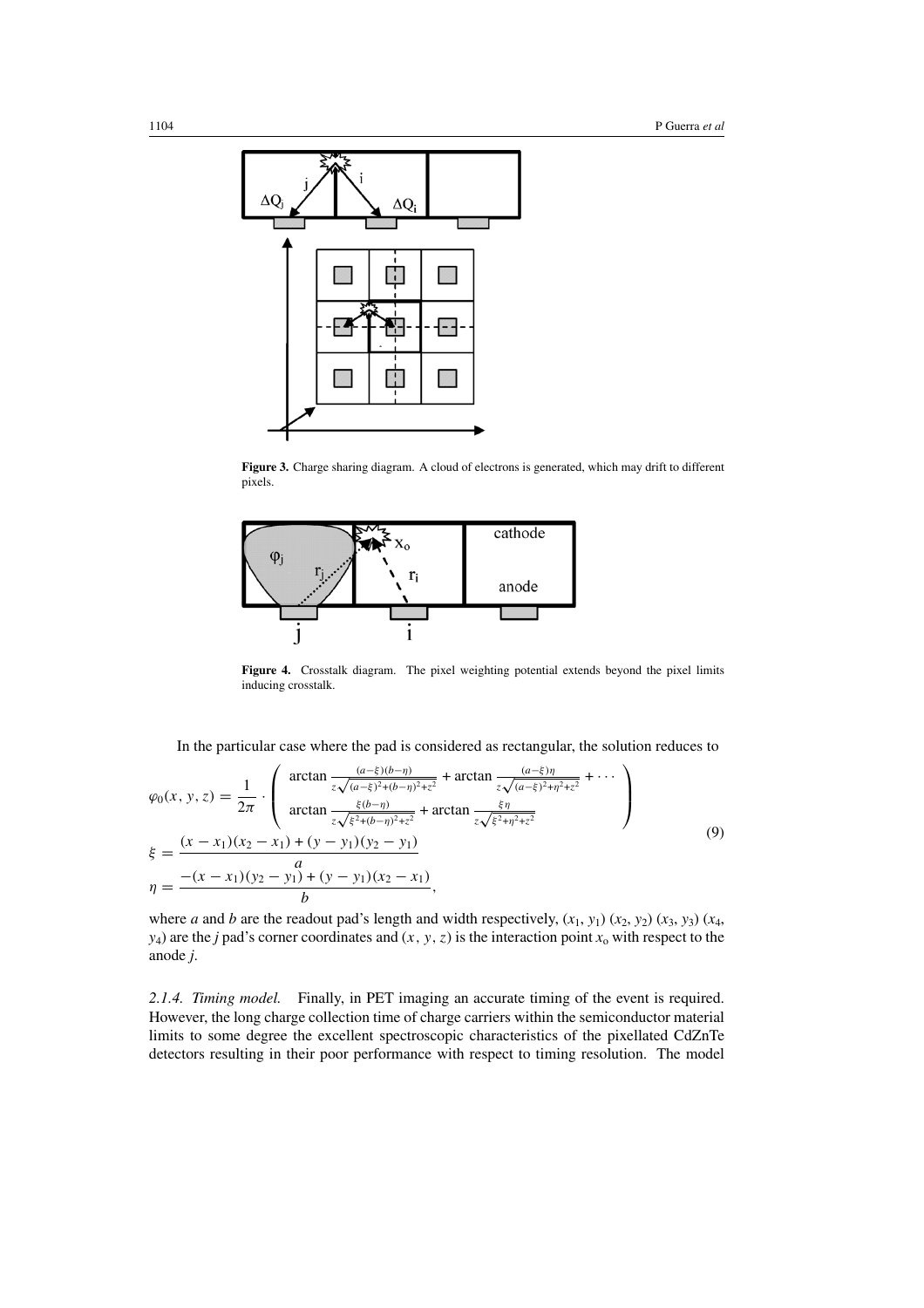<span id="page-6-0"></span>

**Figure 5.** Cathode waveform representation of two simultaneous depositions with the same energy but at different points within the crystal: (a) near the anode and (b) near the cathode.



**Figure 6.** GATE digitizer setup after its extension to include CdZnTe modelling.

implemented considers a cathode-based timing, where the timestamp is regarded as the time point where the energy induced at the cathode crosses a certain threshold  $E_{\text{trig}}$  value above the noise level. Under these considerations, the direct application of Ramo's theorem leads to the following estimation of the timewalk  $\Delta t$ :

$$
\Delta t = -\frac{\tau_{\rm c}}{v_{\rm e}} \ln \left( -\frac{E_{\rm trig}}{E_{\rm o}} \frac{1 - \exp\left(-\frac{t}{\tau_{\rm c}}\right)}{\exp\left(-\frac{x_0}{\tau_{\rm e}}\right)} + 1 \right),\tag{10}
$$

where  $x_0$  is the interaction position,  $E_0$  is the deposited energy,  $v_e$  is the electron drift velocity,  $E_{\text{trig}}$  is the triggering level,  $\tau_c$  is the fitting parameter with respect to the cathode weighting potential and *d* is the material thickness.

Figure 5 illustrates, as an example, the expected pulse shape of two simultaneous and of equal energy depositions at two different points within the detector. As the figure shows, the signal amplitude of depositions close to the anode may not be high enough to provide a reasonable timestamp. Moreover, the leading edge slope depends on the deposited energy, introducing an additional timewalk.

## *2.2. GATE extensions*

GATE v3.0.0 has been extended to include the models previously presented as optional digitizer modules. The original source code is extremely well structured and documented making it feasible to introduce such custom modifications.

In the first place, the *GatePulse* class has been extended in order to enable tracking of the readout energies at the anode and the cathode. Next, as is shown in the diagram of figure 6, a new digitizer module called *CZTQsharing* models the collection of the electrons by different pixels by distributing the generated charge after the gamma-ray–matter interaction into the original pixel and its neighbours, as described in section 2.1.2. Additionally, the digitizer module called *CZTEnergy* estimates the charge induced at every pixel *k*, as the combination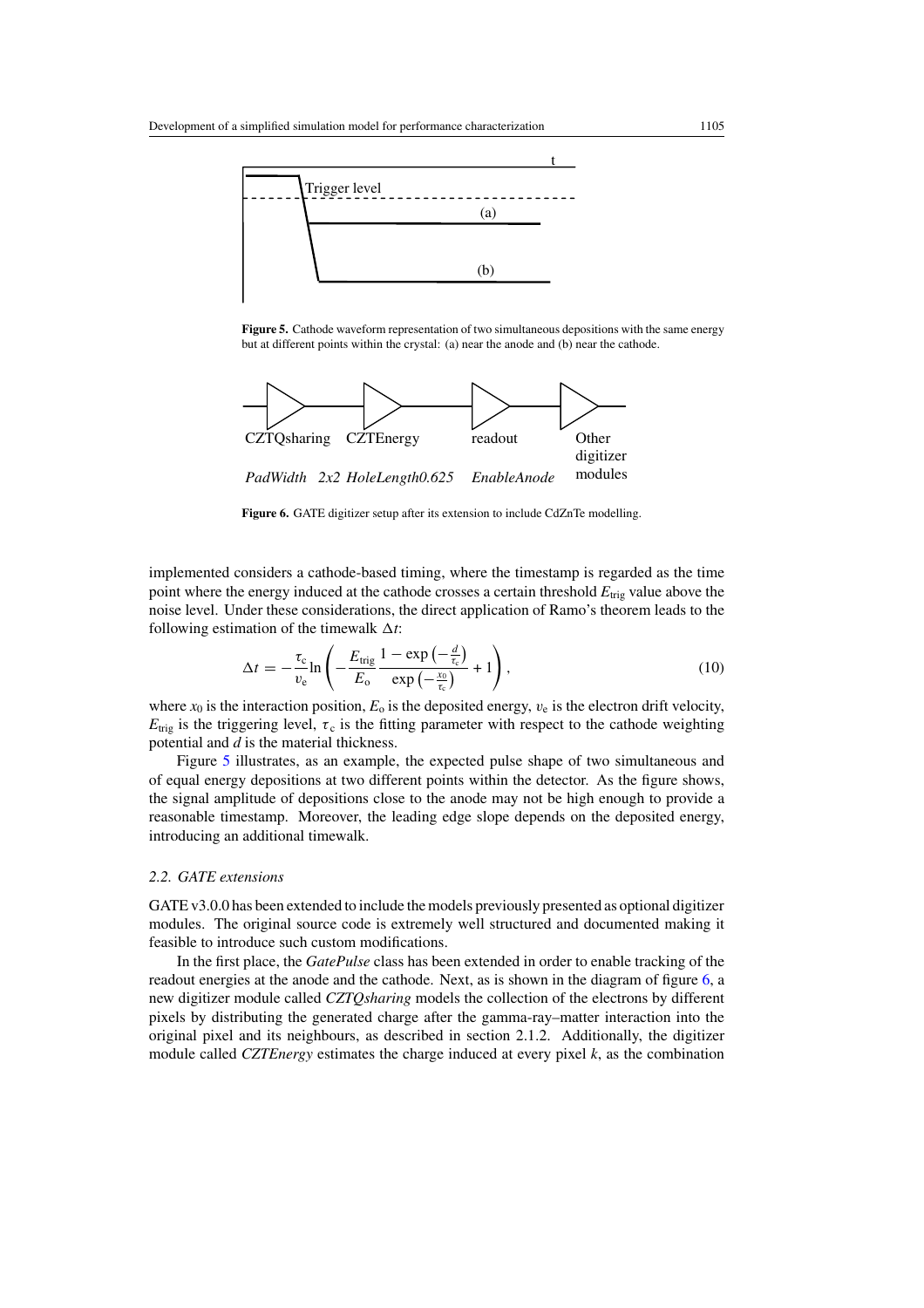**Table 1.** CdZnTe main physical properties.

| 5.78               | Dielectric constant                   | 10.9      |
|--------------------|---------------------------------------|-----------|
| $3 \times 10^{10}$ | Pair creation energy (eV)             | 4.64      |
| $3 \times 10^{-6}$ | Electron mobility $(cm^2 (V s)^{-1})$ | 1000      |
| $10^{-6}$          | Hole mobility $(cm^2 (V s)^{-1})$     | $50 - 80$ |
|                    |                                       |           |

of the charge induced by moving electrons and holes within the pixel as given by equation [\(5\)](#page-4-0) and the crosstalk produced by moving charges at neighbouring pixels as expressed by equation [\(7\)](#page-4-0).

Finally different modules, including *GateReadout* and *GateBlurring*, have been modified in order to account for the fact that two energies, anode and cathode, are being read out.

#### **3. Results**

#### *3.1. Model validation*

In order to validate this simplified model, the multi-geometry simulation code (MGS) (Medina *et al* [2004\)](#page-13-0) has been employed. This code, which runs under Matlab v7.1 (MathWorks Inc., Natick, MA, USA), is a 3D FEM simulator that was originally developed to characterize germanium detectors, although, in fact, it places no restriction on the actual geometry or material under consideration, and therefore it may also be used to simulate generic CdZnTe detectors (Dirks *et al* [2004](#page-13-0)). The FEM engine consists of six steps, as follows.

- Geometry definition.
- Calculation of the electric field starting from the solution of the Poisson equation.
- Implementation of charge carrier transport in a semi-conducting medium.
- Computation of trajectories of charge carriers for arbitrary interaction points.
- Weighting potential and weighting field resolution.
- Application of the Ramo theorem, which provides the resulting charge recovery at the readout contacts.

The Poisson equation was solved after 100 loops of the Gauss–Seidel-based successive over relaxation (SOR) method for a 5  $\times$  5 pixel planar detector with a pixel size of 2  $\times$  2  $\times$ 5 mm<sup>3</sup>, out of which only the centre of the pixel is considered; this setup is meant to avoid the influence of the lateral boundary conditions on the pixel under simulation.

With the aid of some Matlab ad hoc scripts, the simulator is capable of taking the hit root files generated by GATE as input, computing the charge induced at the anodes and the cathode as well as estimating the waveforms at each electrode. Subsequently, hits are transformed into singles and the detector energy spectrum is computed.

The material physical properties, summarized in table 1, are taken from the specifications provided by eV Products (eV PRODUCTS, Saxonburg, PA, USA) for  $Cd_{0.9}Zn_{0.1}Te$ .

The model-based CIE, as given by equation [\(6\)](#page-4-0), at the centre of a  $2 \times 2 \times 5$  mm<sup>3</sup> CdZnTe pixel has been computed for different bias voltages and electron mobilities and, as shown in figure [7,](#page-8-0) the profile very well agrees with the simulated solution of the drift-diffusion equation provided by the MGS. The model parameter  $\tau_a$  is computed as the value that provides the best fit between equation [\(9\)](#page-5-0) and the proposed simplified  $\phi(x)$  of equation [\(4\)](#page-4-0).

Figure [8](#page-8-0) shows the difference in percentage between the MGS simulation and the model described. The average error between the estimated CIE provided by the simplified model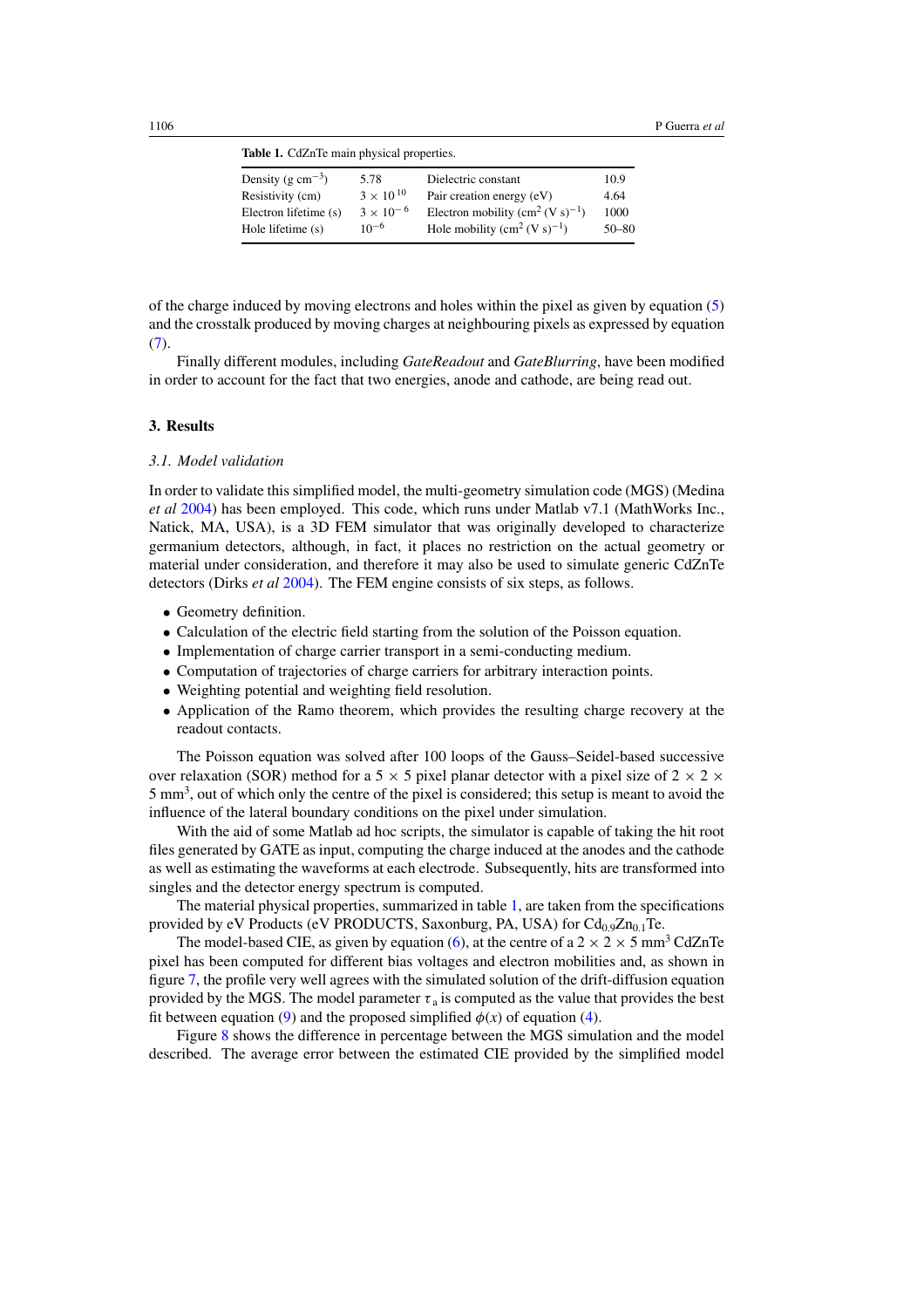<span id="page-8-0"></span>

**Figure 7.** MGS simulated (symbol) and model estimated (solid line) CIE at the pixel centre for a 5 mm thick CdZnTe detector for different combinations of bias and electron mobilities.



**Figure 8.** MGS simulated (top left) and simplified model (top right) CIE for a  $2 \times 2 \times$ 5 mm<sup>3</sup> pixel at 500 V bias with  $\mu \tau_e = 3 \times 10^{-3}$  cm<sup>2</sup> V<sup>-1</sup> and without noise. The difference (in percent) of error between both models is also shown (bottom).

and the FEM simulation is lower than 5% and the maximum discrepancies between the two models take place around the pixel 'virtual' edges.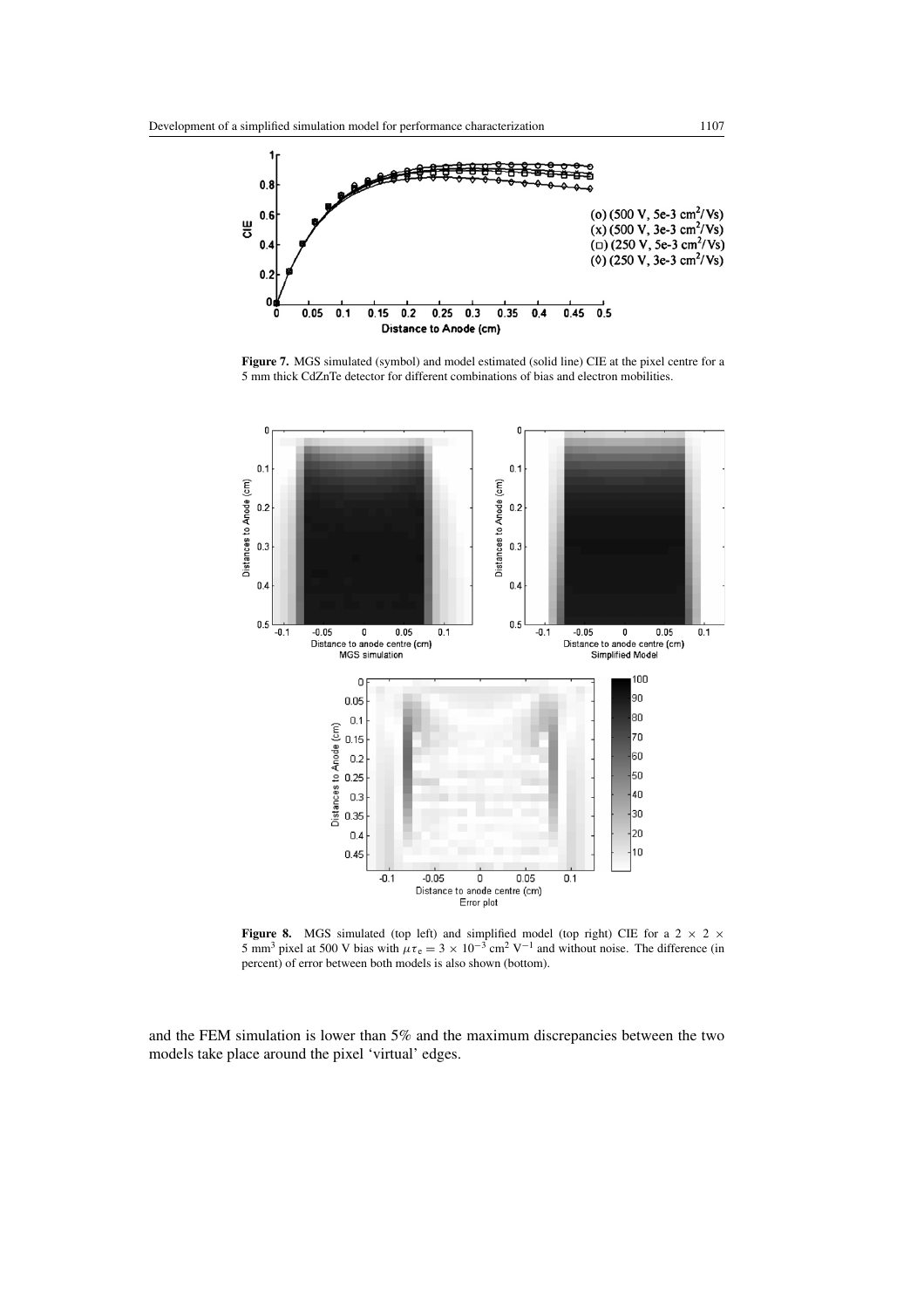

**Figure 9.** On the left, the simplified model (solid line) versus MGS simulated (*x*) pixel CIE for a 2 × 2 × 5 mm<sup>3</sup> pixel at 500 V bias with  $\mu \tau_e = 3 \times 10^{-3}$  cm<sup>2</sup> V<sup>-1</sup> and without noise for several segments along the pixel at 0.6 mm, 1.4 mm, 2.2 mm, 3.0 mm, 3.8 mm and 4.6 mm to the anode. On the right, the simplified model (solid line) versus MGS simulated (*x*) pixel CIE at 0 mm, 0.4 mm, 0.8 mm and 1.2 mm to the anode centre.

Figures [8](#page-8-0) and 9 show the estimated 2D CIE when all the effects are included and where the first 21 terms of the elementary function  $\varphi_0$  were used for the crosstalk estimation. Both efficiency maps of figure [8](#page-8-0) demonstrate that the proposed model reasonably approximates the numerical computations but at a much lower computational cost. On the other hand, the longitudinal profiles of figure 9 show a clear mismatch between the simple model and the FEM simulation at 0.8 mm from the anode centre, which corresponds to the pixel edge. This discrepancy is explained by the fact that at the pixel edges the electric field lines bend and therefore the uniform field assumption is no longer valid; moreover close to the anode, the charge carriers follow a path very different to that applied in the model. It may also be argued that at the pixel edge the weighting function and, correspondingly, the CIE drop sharply and any minor mismatch between models yields a very high relative error.

For the simulations presented in this work, tracking electrons and holes in the MGS took around 26 s per gamma-ray interaction while the model provided an estimate at a negligible computational cost.

In CdTe and CdZnTe detectors, the timing resolution is determined mostly by the pulse shape, which consists of a mixture of electrons and holes. Therefore, it is important to study how the slow holes contribute to the signal, when fast shaping is applied in order to minimise the contribution of the holes. In this scenario, timing resolution is determined mainly by event-by-event variation of the electron rise time and by electronic noise.

In order to validate the timing model of equation  $(10)$ , 500 singles were generated for a  $2 \times 2 \times 5$  mm<sup>3</sup> CdZnTe pixel. For each hit, the MGS simulator provided the signal induced at the cathode with a  $10^{-9}$  s time step. All these hits were merged to generate single waveforms, as shown in figure [10.](#page-10-0) The timestamp was generated out of the waveform as the point where the induced voltage crossed the equivalent threshold to 10, 20 and 30 keV, and this value was compared with the timestamp value estimated by equation [\(10\)](#page-6-0).

As is shown in figure [11,](#page-10-0) the accuracy of the prediction given by equation  $(10)$  depends on the energy threshold, but the actual error is very reasonable if it is taken into account that the absolute timestamp value can be as large as  $10^{-7}$  s.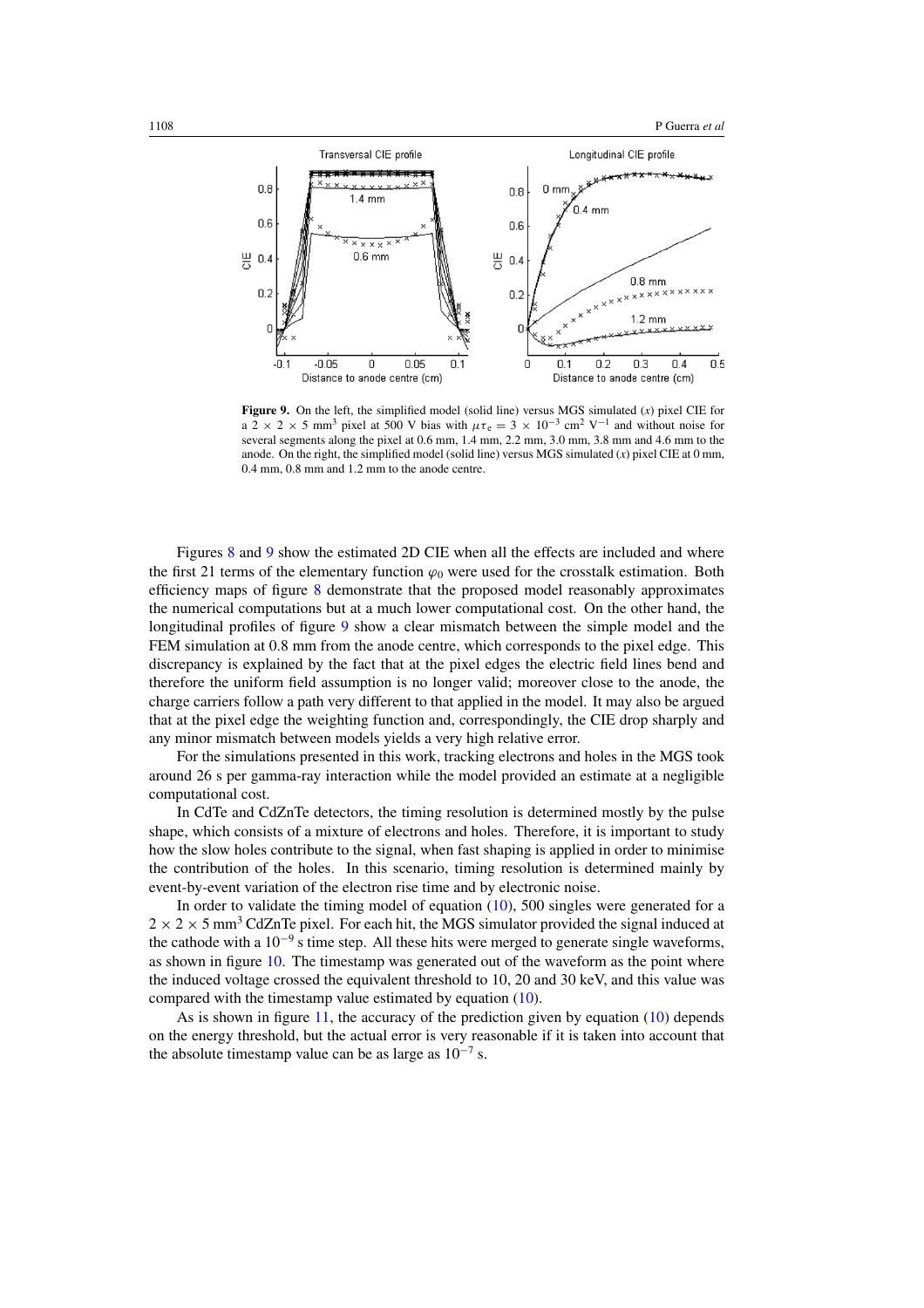<span id="page-10-0"></span>

Figure 10. Cathode waveform for a 511 keV deposition.



**Figure 11.** Standard deviation of the error in seconds between the model based and the MGScomputed cathode pulse shape.

## *3.2. Detector simulations*

This section presents the results generated by GATE after the previously described models were included. Alike previous sections, a 5  $\times$  5 pixel planar detector with a 2  $\times$  2  $\times$  5 mm<sup>3</sup> pixel size is simulated. With these detector dimensions, the values of  $\tau_a$  and  $\tau_c$  are estimated as 0.85 mm and 2.5 mm respectively. The timing setup takes into account the dependence on the point of interaction, where  $E_{\text{trig}}$  is set to 10 keV, and the electronic noise at the cathode, which is modelled as an additional 5 ns FWHM Gaussian degradation.

A line source filled with  $57C$ o placed at the centre of the field of view (FOV) is considered. 57Co emits 14.4 keV (9.1%), 122 keV (85.6%) and 136.5 keV (10.7%) gamma photons. Additionally, material characteristic x-rays due to Cd (23.2 keV) and Te (27.5 keV) fluorescence are hardly visible except for the escape peaks that are observed as shoulders on the left of the 122 keV peak.

The simulated energy spectrum at the anode exhibits the characteristic tail expected on the low energy side of the spectrum, which is due to the rapid fall of the induced charge for interactions close to the anode, as shown in figure [12.](#page-11-0) Figure [13](#page-11-0) presents the same data as seen by the cathode, where the weighting function can be considered close to linear. Both plots match very well with the experimental data reported by Li *et al* [\(2001](#page-13-0)). In addition, the demonstration of the simulated cathode energy versus the anode energy, shown in figure [14,](#page-11-0) matches the experimental biparametric data presented by d'Aillon *et al* [\(2005\)](#page-13-0).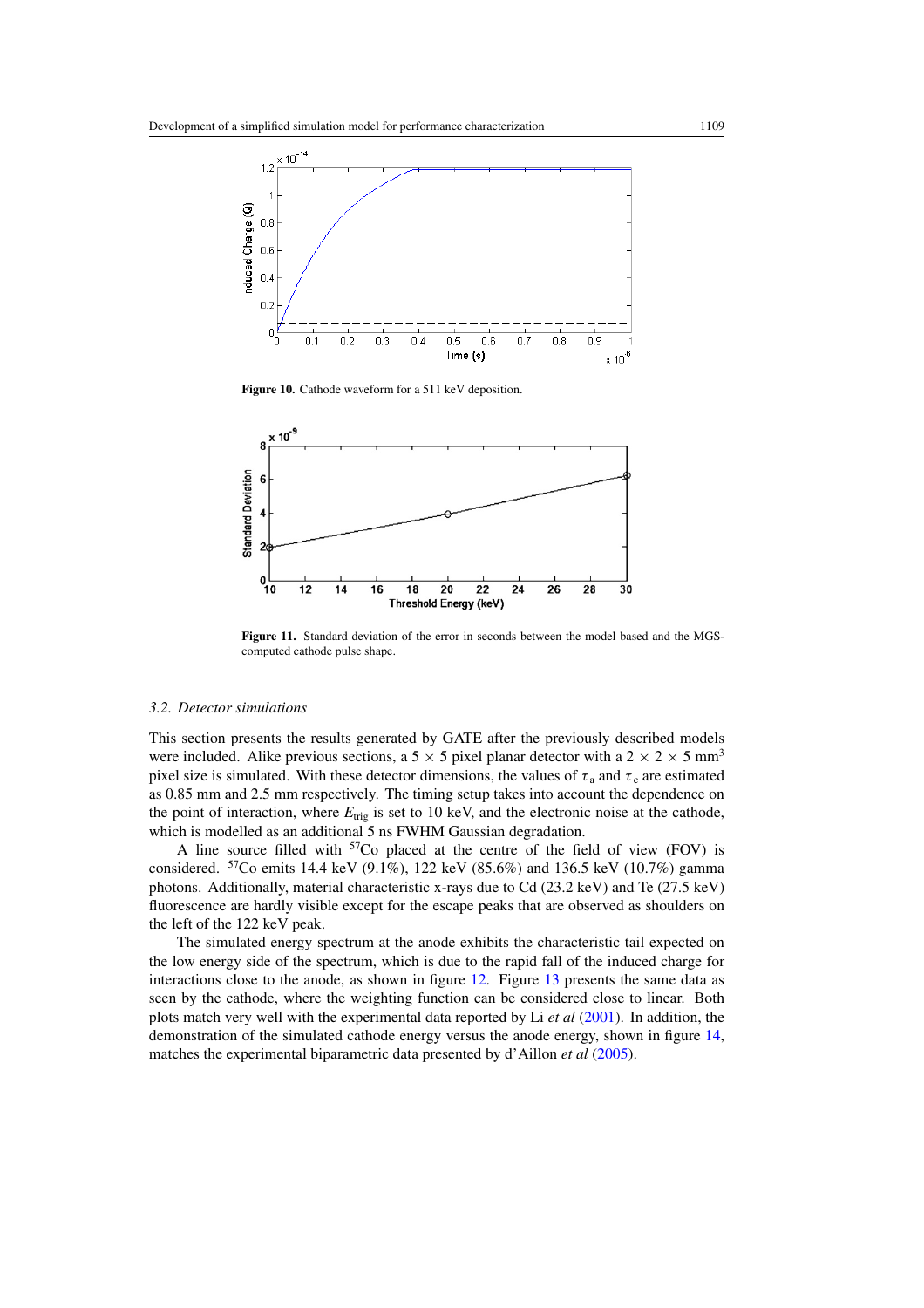<span id="page-11-0"></span>

**Figure 12.** The simulated energy in MeV detected at the anode versus the depth of interaction in mm for a <sup>57</sup>Co source on the left and the resulting energy spectrum in MeV on the right.



**Figure 13.** The simulated energy in MeV detected at the cathode versus the depth of interaction in mm for a <sup>57</sup>Co source on the left and the resulting energy spectrum in MeV on the right.



**Figure 14.** Cathode energy versus anode energy in MeV.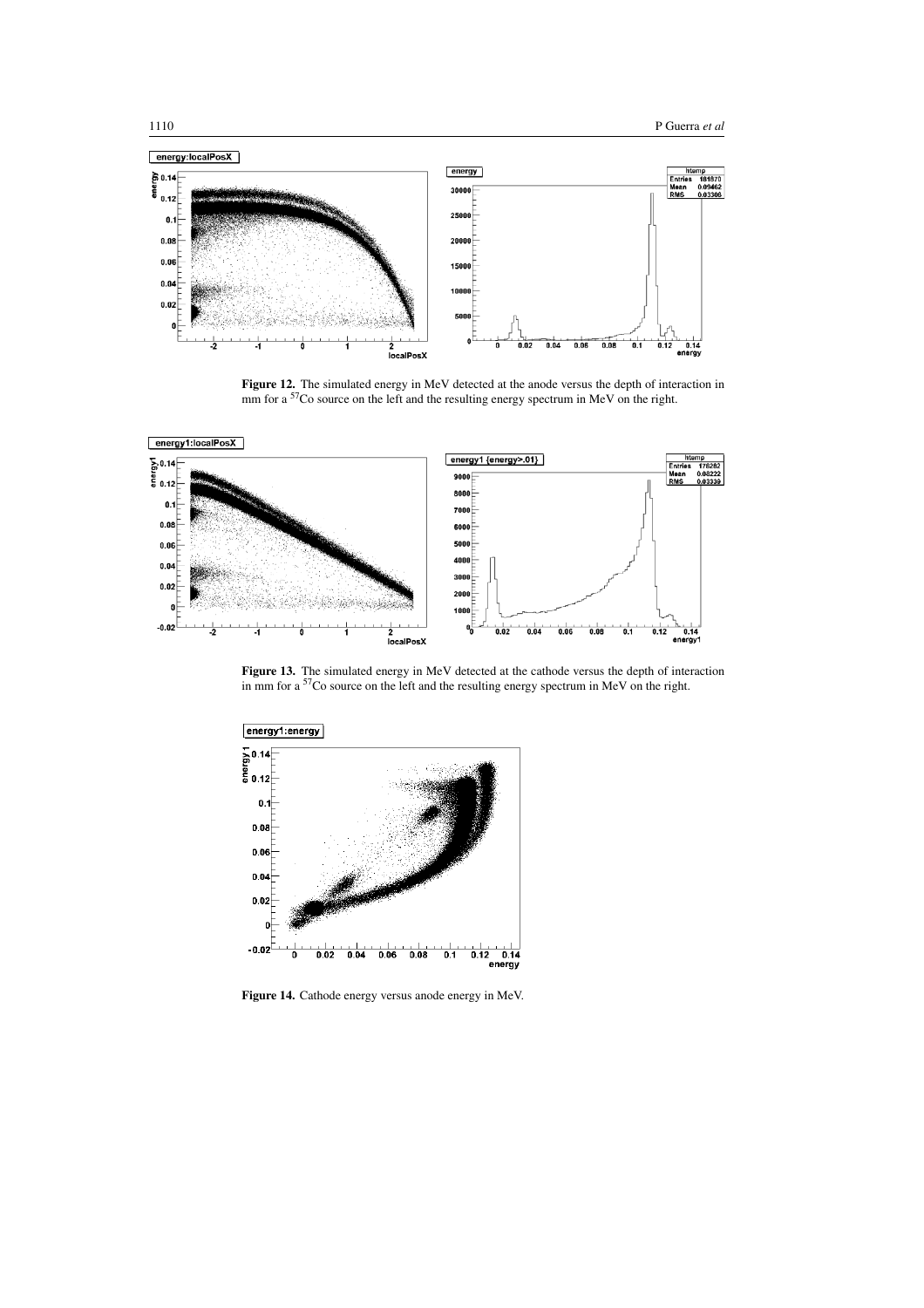

**Figure 15.** Energy spectra in MeV and timestamp difference distribution in seconds for 511 keV coincident events.

Simulations were also run for two 5  $\times$  5 detectors with a pixel size of 10  $\times$  10  $\times$ 5 mm<sup>3</sup>, which were placed in coincident geometry, with a gamma source consisting of a 2 cm radius and 5 cm long plastic cylinder filled with <sup>18</sup>F at the centre of the FOV. Figure 15 shows the estimated energy spectra and timing resolution at 511 keV obtained as a result of these simulations. As a first approach, the timing resolution is estimated to be 30 ns FWHM; a value that accounts for the drift time between the interaction point and the collecting anode of the 5 mm thick CdZnTe slab and is consistent with published experimental results (Amrami *et al* [2000,](#page-13-0) Meng and He [2005](#page-14-0), Okada *et al* [2002\)](#page-14-0).

#### **4. Discussion and conclusions**

The GATE platform has been extensively validated against experimental data from numerous commercial scanners and has been consolidated as a design tool for the evaluation of new ideas and designs. However, existing systems focus primarily on scintillator-based detectors while semiconductor detectors, which are currently an interesting field of research for multimodality molecular imaging, are not modelled with the same level of detail.

A simplified model for pixellated semiconductor gamma-ray detectors has been integrated into the GATE environment in order to cover this gap. The implemented models take into account the geometry and the physics of the device charge collection and enable system simulations for accurate performance characterization of a multimodality imaging system at a computational cost which is at least three orders of magnitude lower than in the FEM model.

The provided simulations clearly show the dependence of the induction efficiency on the biasing conditions, material properties and depth of interaction. In practice, it can be argued that for a given isotope and for a selected energy threshold the detector will reject all interaction events that occurred within a material volume close to the anodes, unless biparametric techniques are employed in order to correct anode signals based on the energy read by the cathode. Based on these reasons, we may expect that previous works using GATE overestimate the sensitivity of a CdZnTe-based PET scanner as they neglect the importance of the small pixel effect on system performance.

These simulation models presented herein will be the cornerstone of future detailed simulations of an integrated multimodality system with the final aim of determining the optimum setup for a full-scale multimodal scanner based on pixellated CdZnTe detectors and assessing its performance potential. These simulations will aim at the best trade-off regarding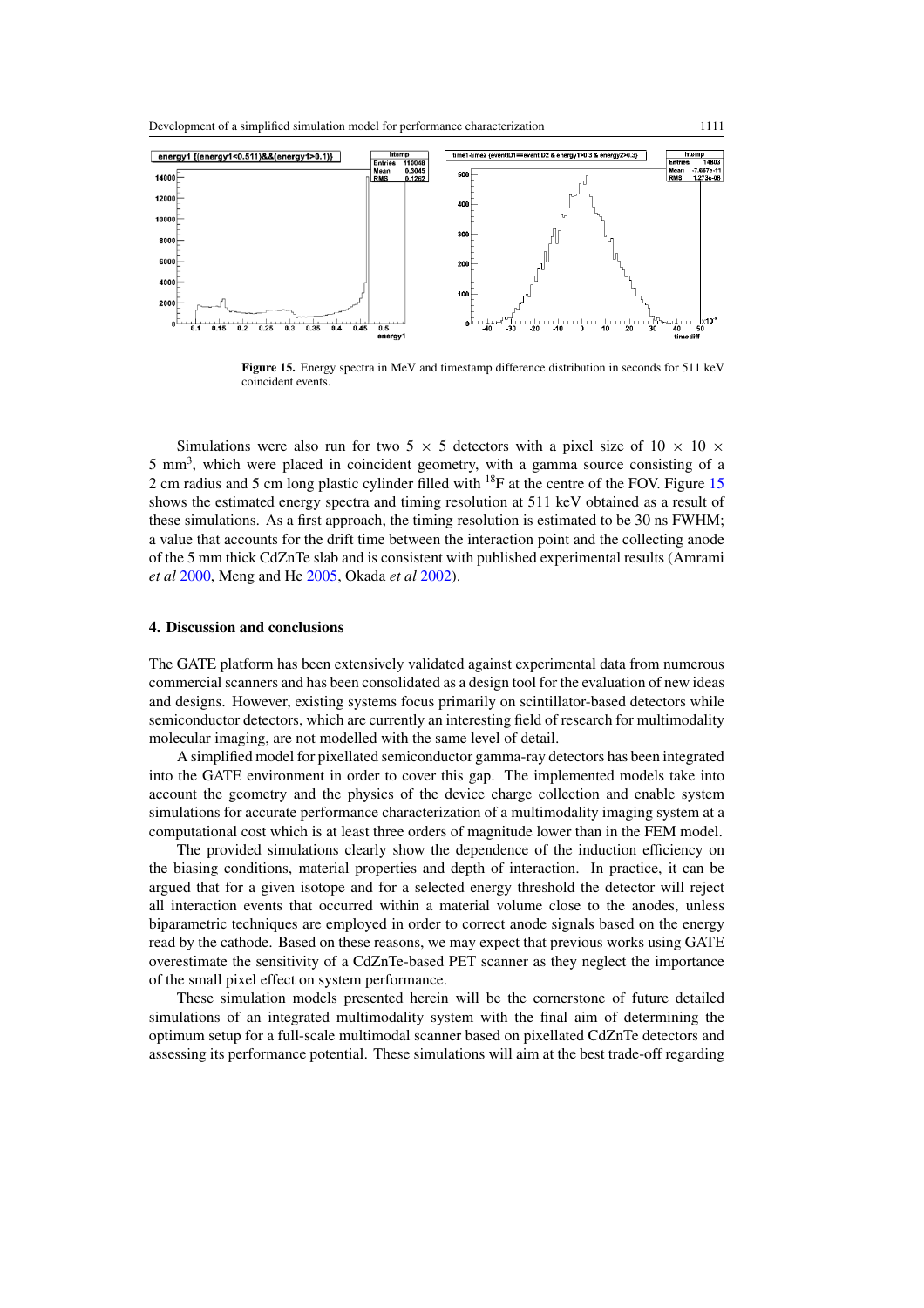<span id="page-13-0"></span>pixel size, thickness, operating bias and transport properties in order to guarantee the best possible energy, spatial and timing resolution for a wide range of energies, i.e. from tens of keVs of x-ray characteristics to the 511 keV of PET.

In addition, more accurate modelling of the induced cathode waveform is under consideration as the timing estimation presented here was obtained by neglecting electron recombination or trapping.

## **Acknowledgments**

This project has been funded by the PDIMM project (CCG06-UPM*/*BIO-0502). We acknowledge Cayetano Santos from IRES for his initial support with the MGS internals and Bob Dirks from CEA Dapnia for providing the source code of his MGS version for CdZnTe.

#### **References**

- Amrami R, Shani G, Hefetz Y, Levy M, Pansky A and Wainer N 2000 PET properties of pixellated CdZnTe detector *Engineering in Medicine and Biology Soc. 2000 Proc. 22nd Ann. Int. Conf. of the IEEE* [pp 94–7](http://dx.doi.org/10.1109/IEMBS.2000.900677)
- Barrett H H, Eskin J D and Barber H B 1995 Charge transport in arrays of semiconductor gamma-ray detectors *Phys. Rev. Lett.* **75** [156–9](http://dx.doi.org/10.1103/PhysRevLett.75.156)
- Castoldi A, Gatti E and Rehak P 1996 Three-dimensional analytical solution of the Laplace equation suitable for semiconductor detector design *IEEE Trans. Nucl. Sci.* **43** [256–65](http://dx.doi.org/10.1109/23.485964)
- Cherry S R 2006 Multimodality in vivo imaging systems: twice the power or double the trouble? *Annu. Rev. Biomed. Eng.* **8** [35–62](http://dx.doi.org/10.1146/annurev.bioeng.8.061505.095728)
- d'Aillon E G, Gentet M C, Montemont G, Rustique J and Verger L 2005 Simulation and experimental results on monolithic CdZnTe gamma-ray detectors *IEEE Trans. Nucl. Sci.* **52** [3096–102](http://dx.doi.org/10.1109/TNS.2005.860176)
- Darambara D G 2006 State-of-the-art radiation detectors for medical imaging: demands and trends *Nucl. Instrum. Methods Phys. Res.* A **569** [153–8](http://dx.doi.org/10.1016/j.nima.2006.08.054)
- Dirks B P F, Limousin O, Ferrando P R and Chipaux R 2004 3D modeling of Cd(Zn)Te detectors for the Simbol-X space mission *Proc. SPIE High-Energy Detectors in Astronomy* pp 412–22
- Funaki M, Ozaki T, Satoh K and Ohno R 1999 Growth and characterization of CdTe single crystals for radiation detectors *Nucl. Instrum. Methods Phys. Res.* A **436** [120–6](http://dx.doi.org/10.1016/S0168-9002(99)00607-5)
- Glière A, Rosaz M and Verger L 2000 Simulation of CdZnTe gamma-ray spectrometer response *Nucl. Instrum. Methods Phys. Res.* A **442** [250–4](http://dx.doi.org/10.1016/50168-9002(99)01229-2)
- Habte F, Foudray A M K, Olcott P D and Levin C S 2007 Effects of system geometry and other physical factors on photon sensitivity of high-resolution positron emission tomography *Phys. Med. Biol.* **52** [3753–72](http://dx.doi.org/10.1088/0031-9155/52/13/007)
- Hamel L-A and Paquet S 1996 Charge transport and signal generation in CdTe pixel detectors *Nucl. Instrum. Methods Phys. Res.* A **380** [238–40](http://dx.doi.org/10.1016/S0168-9002(96)00354-3)
- He Z 2001 Review of the Shockley–Ramo theorem and its application in semiconductor gamma-ray detectors *Nucl. Instrum. Methods Phys. Res.* A **463** [250–67](http://dx.doi.org/10.1016/S0168-9002(01)00223-6)
- Heanue J A, Brown J K and Hasegawa B H 1997 Two-dimensional modeling of Cd(Zn)Te strip detectors *IEEE Trans. Nucl. Sci.* **44** [701–7](http://dx.doi.org/10.1109/23.603737)
- Jan S, Comtat C, Strul D, Santin G and Trebossen R 2005 Monte Carlo Simulation for the ECAT EXACT HR+ system using GATE *IEEE Trans. Nucl. Sci.* **52** [627–33](http://dx.doi.org/10.1109/TNS.2005.851461)
- Jan S, Comtat C, Trebossen R and Syrota A 2004 Monte Carlo simulation of the microPET focus for small animal *J. Nucl. Med.* **45** 420
- Jan S *et al* 2004 GATE: a simulation toolkit for PET and SPECT *Phys. Med. Biol.* **49** [4543–61](http://dx.doi.org/10.1088/0031-9155/49/19/007)
- Lamare F, Turzo A, Bizais Y and Visvikis D 2004 Simulation of the Allegro PET system using GATE *Proc. SPIE Medical Imaging Conf.* pp 890–7
- Li W, He Z, Knoll G F, Wehe D K and Berry J E 2001 Experimental results from an Imarad 8×8 pixellated CZT detector *Nucl. Instrum. Methods Phys. Res.* A **458** [518–26](http://dx.doi.org/10.1016/S0168-9002(00)00913-X)
- Mathy F, Gliere A, d'Aillon E G, Masse P, Picone M, Tabary J and Verger L 2004 A three-dimensional model of CdZnTe gamma-ray detector and its experimental validation *IEEE Trans. Nucl. Sci.* **51** [2419–26](http://dx.doi.org/10.1109/TNS.2004.835906)
- Medina P, Santos C and Villaume D 2004 A simple method for the characterization of HPGe detectors *IEEE Instrumentation and Measurement Technology Conf. (Como, Italy)* [pp 1828–32](http://dx.doi.org/10.1109/IMTC.2004.1351438)